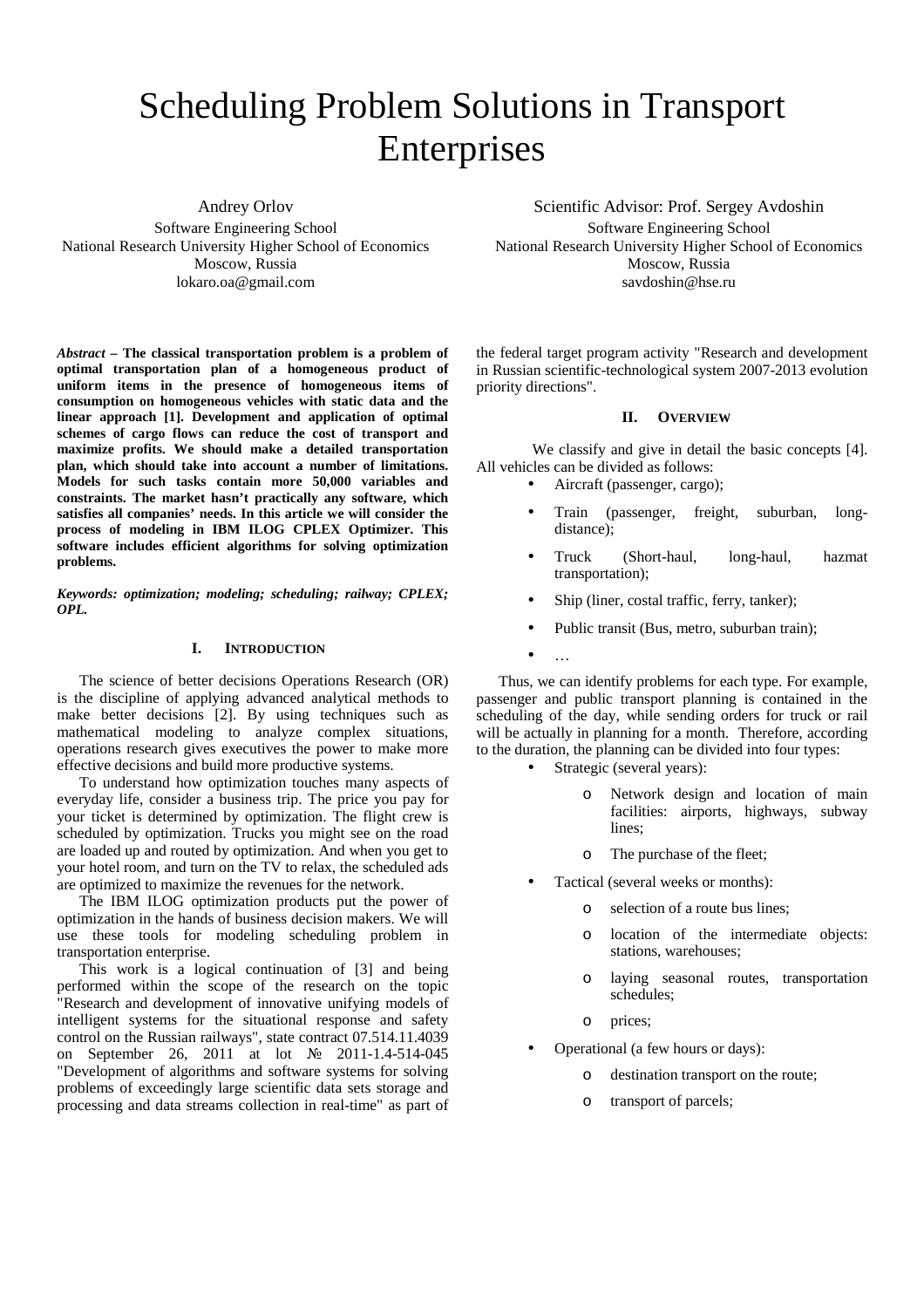- Real time (seconds or minutes):
	- o Location and movement of ambulances or fire truck

Among these types we are interested only in tactical planning, as time is limited to one month. In the paper we discuss the problem of rail transportation. It can be divided into two classes - passenger and freight. Suburban and intercity trains are all the passenger type. Scheduling is characterized by a single goal for this class. In the case of force majeure on the railway, you can plan bypasses, but it is not as frequent. The special features of passenger transport are:

- Network design;
- Train scheduling;
- Blocking the way;
- Appointment of drivers;

The movement of freight trains is an important part of a fully functioning transportation system. Efficient movement of goods both within and across regions is necessary for industry, retail and international trade, and agriculture. There are airports, major terminals, shipyards in large cities, which are particularly affected by the issue of cargo transportation. The task of planning depends on a very large number of constraints. The peculiarities of this kind of traffic can be classified as follows:

- Fragmentation;
- Not so well organized and optimized, for example, in contrast to the aviation industry;
- The profit can be increased through better planning, use of the crew and pricing policies;

# **III. TECHNICAL DETAILS**

IBM ILOG CPLEX Optimization Studio is one of the IBM ILOG optimization products [5]. These products include IBM ILOG Optimization Decision Manager (ODM) Enterprise and some packaged applications. We don't consider other optimization software, because we need an enterprise application, which simply build with ODM. CPLEX Studio and ODM Enterprise are used to develop custom applications based on Mathematical Programming (MP) or Constraint Programming (CP).

- the CPLEX engine for mathematical programming is used by default when you run your project if your model does not start with the statement using CP;
- the CP Optimizer engine for constraint programming is called if your model starts with the statement using CP;

IBM ILOG CPLEX CP Optimizer is specially adapted to solving detailed scheduling problems over fine grained time [6]. There are, for example, keywords particularly designed to represent typical scheduling model elements, such as tasks and temporal constraints.

With CP Optimizer, you can address the issues inherent in scheduling problems from manufacturing. detailed scheduling problems from manufacturing, construction, driver scheduling, and more.

In a detailed scheduling problem, the most basic activity is assigning start and end times to intervals. Scheduling problems also require the management of minimal or maximal capacity constraints for resources over time, and of alternative modes to perform a task.

#### *A. Interval*

 An interval variable represents an interval of time during which something happens (for example, a task occurs, an activity is carried out) and whose position in time is an unknown of the scheduling problem. An interval is characterized by a start value, an end value, a size and intensity. The length of an interval is its end time minus its start time.

An important additional feature of interval variables is the fact that they can be optional; that is, one can decide not to consider them in the solution schedule.

```
dvar interval <taskName> 
        [optional[(IsOptional)]] 
        [in StartMin..EndMax]
        [size SZ | in SZMin .. SZMax] 
        [intensity F];
```
For example, the following variable:

dvar interval garden optional in 20..32 size 5;

means, that the task "garden", if it will run takes 5 time units and must begin after 20 units of time and before the end 32 units of time.

#### *B. Cumulative function*

 In scheduling problems involving cumulative resources (also known as renewable resources), the cumulated usage of the resource by the activities is usually represented by a function of time. An activity usually increases the cumulated resource usage function at its start time and decreases it when it releases the resource at its end time (pulse function). For resources that can be produced and consumed by activities (for instance the content of an inventory or a tank), the resource level can also be described as a function of time; production activities will increase the resource level whereas consuming activities will decrease it. In these types of problems, the cumulated contribution of activities on the resource can be represented by a function of time and constraints can be modeled on this function, for instance a maximal or a safety level.

cumulFunction <functionName> =

<elementary\_function\_expression>;

where <elementary function expression> is a cumulative function expression. This expression includes:

- step:
- pulse;
- stepAtStart;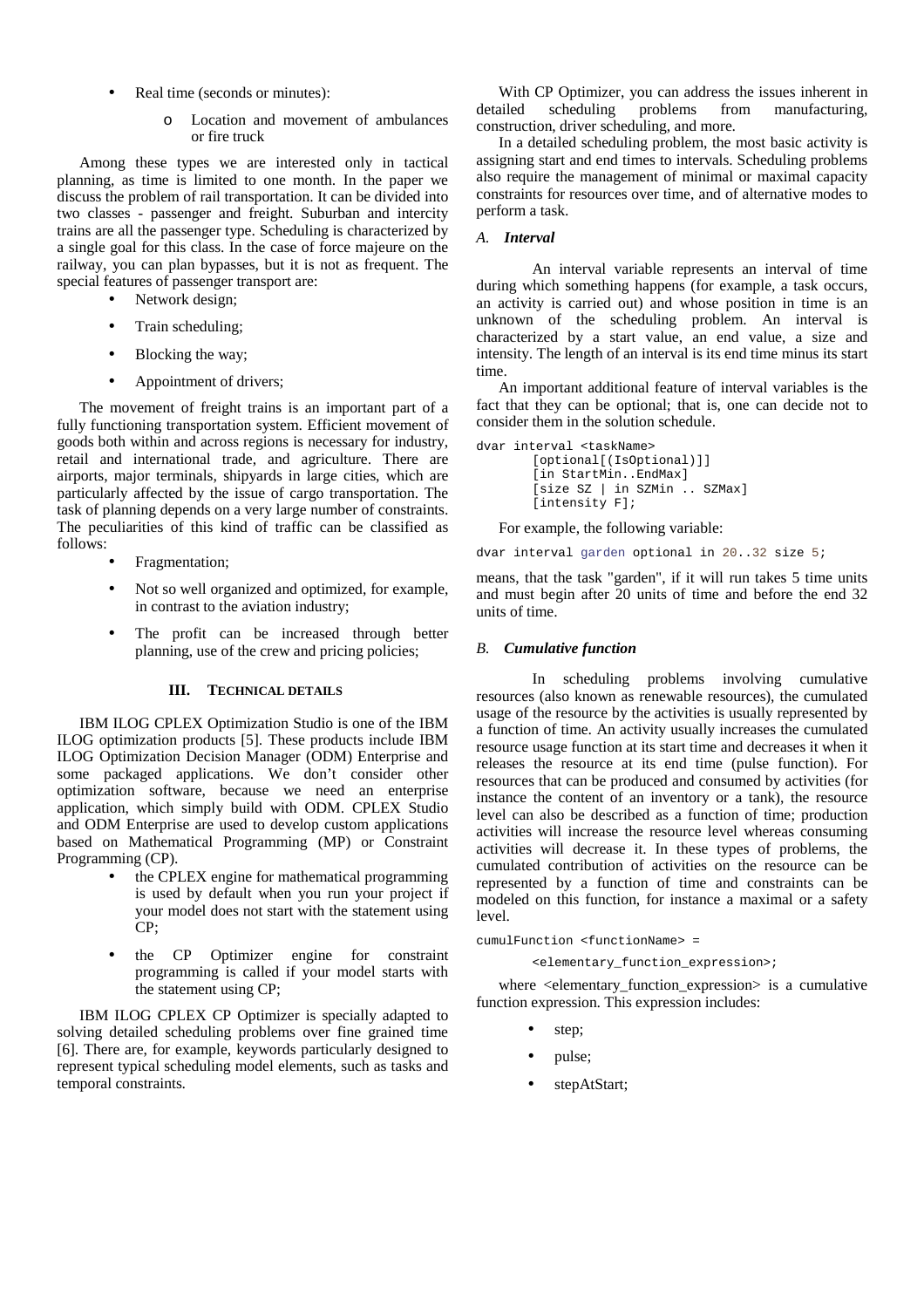stepAtEnd.

Let us consider each of them.

*1) Pulse* 

Pulse represents the contribution to the cumulative function of an individual interval variable or fixed interval of time. Pulse covers the usage of a cumulative or renewable resource when an activity increases the resource usage function at its start and decreases usage when it releases the resource at its end time.

cumulFunction  $f = pulse(u, v, h)$ ; cumulFunction  $f = pulse(a, h);$ cumulFunction  $f = pulse(a, hmin, hmax)$ ;

The pulse function interval is represented by a, or by the start point u and end point v. The height of the function is represented by h, or bounded by hmin and hmax.

To illustrate, consider cumulative function of using resources, which a volume is a measure. There are two intervals – A and B – which are time-limited. Each interval increases the value during duration.

```
cumulFunction f = pulse(A, 1);cumulFunction ff = pulse(B, 1);
```
The functions are shown at Figure 1.

#### The Pulse cumulative function



Fig 1. Pulse function

# *2) Step*

Step is an elementary cumulative function expression representing the contribution starting at a point in time. Step covers the production or consumption of a cumulative resource.

cumulFunction  $f = step(u, h)$ ;

where time u is the start of production or consumption and the height of the function is represented by h.

As another example, consider a function of flow measurement resources, similar to the budget:

The level of resources is equal to zero up to time 2, when the value increases to 4.

cumulFunction  $f = step(2, 4)$ ;

There are two intervals – A and B, which are fixed in time. Interval A reduced level of resources for 3 at the beginning of the interval.

cumulFunction  $ff = stepAtStart(A, -3);$ 

Interval B increases resource level for 2 at the end of the interval.

cumulFunction fff =  $stepAtEnd(B, 2)$ ;

The functions are shown at Figure 2.

#### Step cumulative functions



# *3) Alternative*

Fig 2. Step function

The constraint alternative(a, {b1, .., bn}) models an exclusive alternative between {b1, .., bn}. If interval is present then exactly one of intervals {b1, .., bn} is present and a starts and ends together with this chosen one.

The constraint alternative(a,  $\{b1, ..., bn\}$ ,c) models a selection of c intervals in the set {b1, .., bn}. If interval is present then exactly c intervals in {b1, .., bn} are present and a starts and ends together with these selected ones. If it is absent, then all b intervals are absent. This constraint is typically used to model the selection of 1 resource (or c resources) among a set of candidate ones. It can also be used in more complex cases to model alternative execution modes for activities or alternative time-windows for executing a task.

The array B must be a one-dimensional array; for greater complexity, use the keyword all.



Fig 3. Alternatives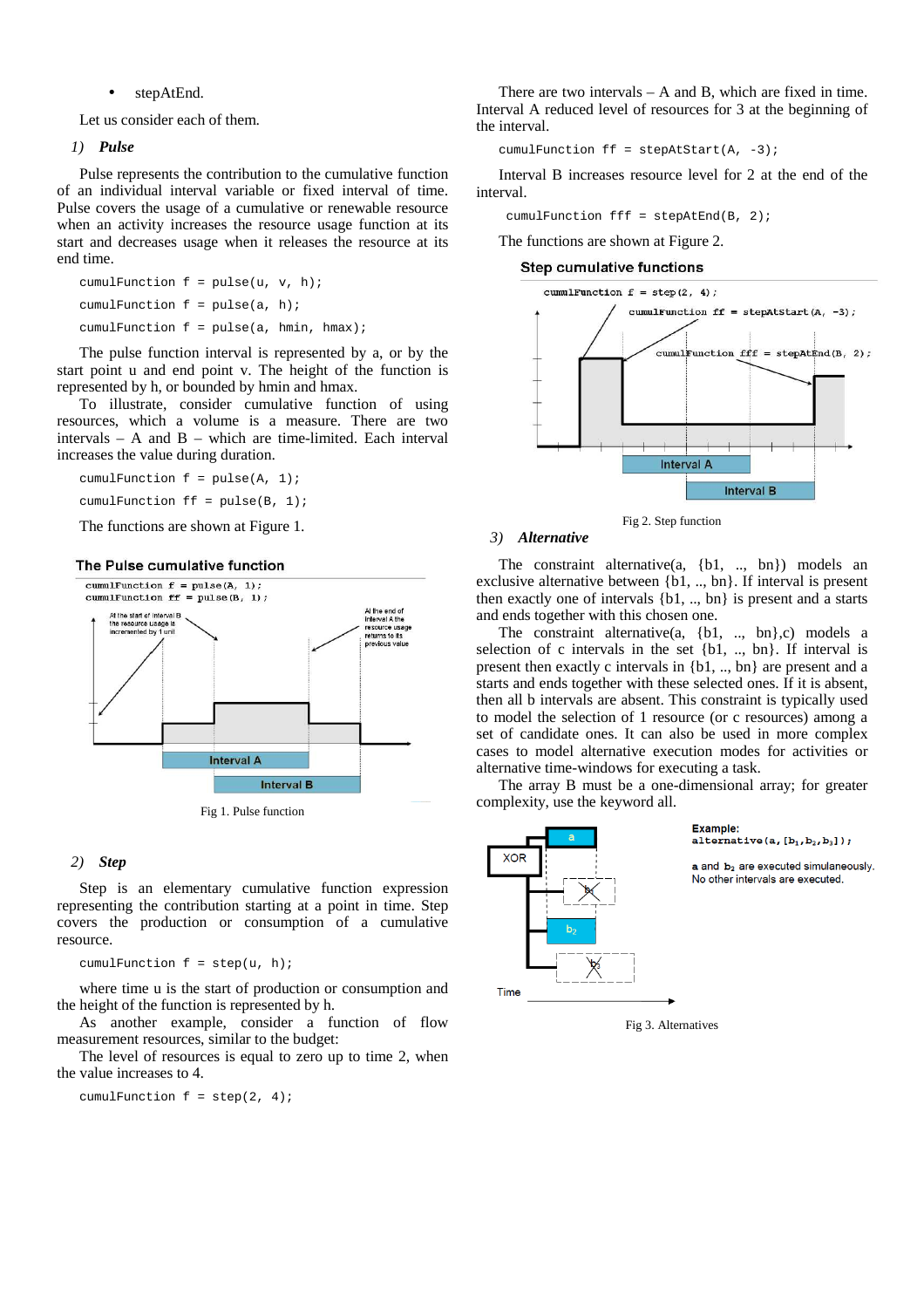# **IV. EXPERIMENTAL EVALUATION**

The company has available near 100.000 wagons, which are evenly distributed over at the 1.000 stations. There are 10.000 applications for transportation of cargo from one station to another in the company. We should construct transportation plan for a month.

This condition is a real problem. For demonstration we reduce the scale of 100 times. Also part of constraints simplify to understanding of the problem: we aren't considered options such as progressive rate, rate group and so on.

For this problem, we build three optimization models and analyze them. Each of the following models will be an extension of the previous model. For all cases, we will have the same data.

In our case, we have the following transportation network shown in Figure 4. The edges represent the distance (in days) between the two stations, and the figure at the vertex – the number of wagons the first day of planning.

We will answer a few questions about building a model:

- What is the purpose? Maximization profit for cargo transportation.
- How is the solution? The decision depends on the time of commencement of the application and the number of wagons.
- What are the limitations imposed on the model? Number of wagons:
	- o Do not exceed the total amount.
	- o Should not be below a certain predetermined threshold at the station.
	- o Should not be above a certain threshold at the station.

#### *A. «With returns»*

The first model is called «Order fulfillment with returning». Each order consists of two parts:

- Wagons are sent to the destination station.
- After that wagons will be sent to the original station.

Thus, each order is like a pendulum, has double length of time.

#### *1) Decision variables*

Decision variables of this model could be identified as two

arrays of interval variables. First – Applications:

dvar interval app[a in OrderID] optional;

We point out the applications are not required. This is due to the fact that not all of them can be performed (total number of wagons in orders at one station may not exceed the number of wagons on this station). The following is a list of identification numbers of applications to find a solution among the set of alternative. As we pointed out above, we consider doubling time of the order:

dvar interval alt [o in allOrder] optional in o.order.StartData..(o.order.FinshData + o.place.Duration) size o.place.Duration \* 2;

We include cumulative function to decision variables. It will take into account the number of wagons at the station in time:

```
cumulFunction count [l in Locations] = step(0, 
l.Units) - sum (ao in allOrder : l.Station == 
 ao.order.From) pulse (alt[ao], ao.count);
```
#### *2) Objective function*

Since the goal is to maximize profits for its implementation, we will summarize the number of wagons multiplied by travel time:

```
maximize sum (ao in allOrder) presenceOf(alt[ao]) 
        * ao.count * ao.place.Duration;
```
# *3) Constraints*

This model is a classic example of vertical alternative:

forall (d in OrderID) alternative (app[d], all (ao in allOrder : ao.order.ID == d) alt[ao]);

Also, number of used wagons at any time shouldn't be less than zero:

```
forall (1 in Locations) count[1] >= 0;
```
# *4) Result*

This method finds the optimal solution if and only if all kinds of data are distributed evenly. If the number of applications for transport to a particular station is large enough, and the number of wagons on it is a little as we pointed out above, the decision will be far from optimal. But in the original sample data, the optimal solution was found quickly. We get a ready-formed schedule by day, which we could see at figure 5.



#### Fig 4. Example net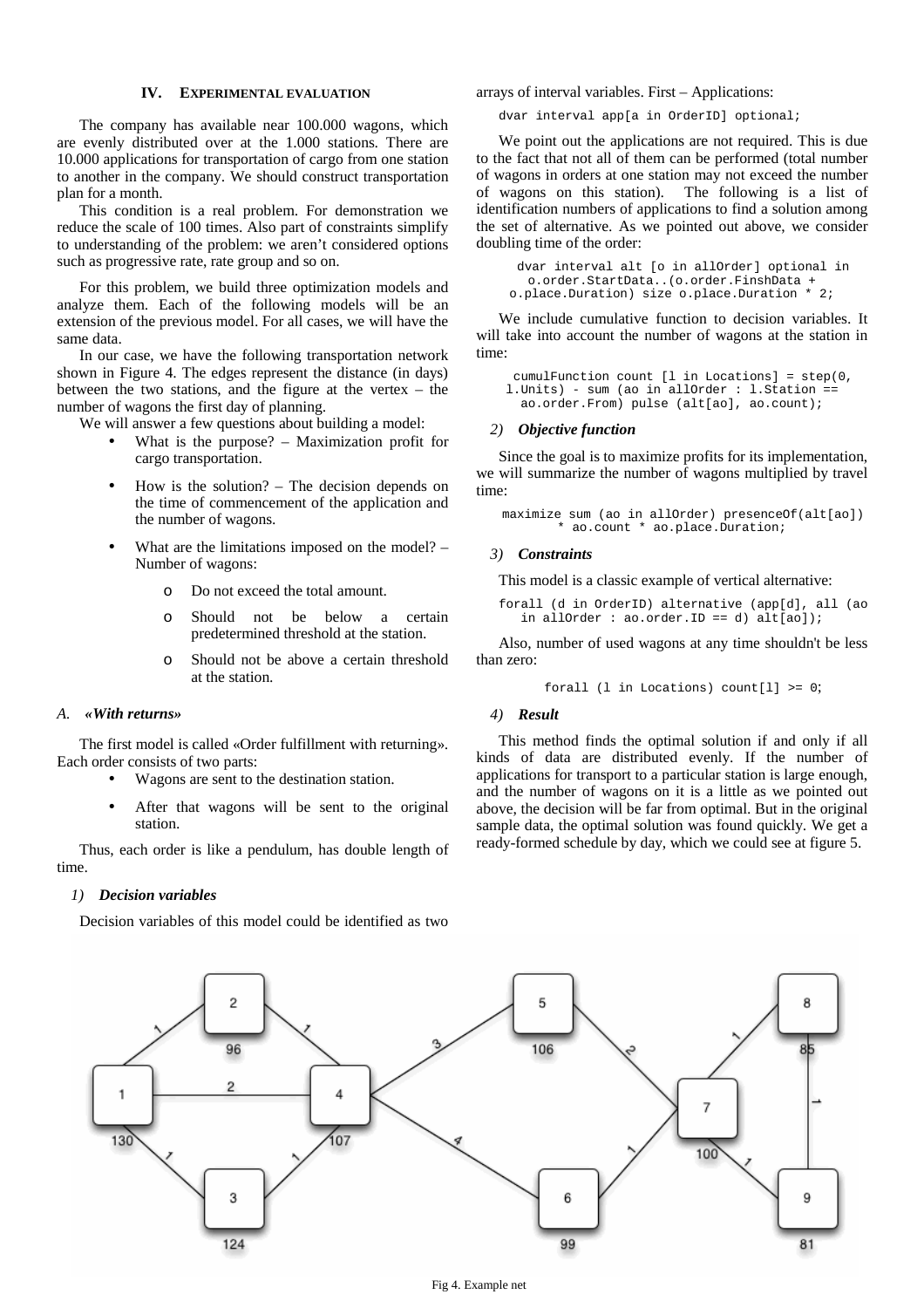

Fig 5. Scheduling

Although we found the optimal solution, this solution is not acceptable. We have to spend a certain amount on the empty wagons run to the station. Thus, the profit will be:

Profit = FullPrice – EmptyRun

This model, due to the rather large losses in empty run is not applicable in the real world; however, it is the launching pad for the next model.

#### *B. «Without returns»*

If in the previous model constructed after the wagons went back, it is logical to assume that these wagons can be left at the station of arrival. Thus, we will not spend their finances on the empty run.

#### *1) Decision variables*

Decision variables are changed in relation to the amended model. All alternatives will not have twice the range and will be similar to the input data:

```
dvar interval alt [o in allOrder] optional in 
o.order.StartData..o.order.FinishData size 
             o.place.Duration;
```
Also, the changes will affect the cumulative function of counting wagons at the station, as the wagons do not come back:

```
cumulFunction count [l in Locations] = step(0, 
                  l.Units) 
  - sum (ao1 in allOrder : ao1.order.From == 
l.Station) stepAtStart(alt[ao1], ao1.count) 
   + sum (ao2 in allOrder : ao2.order.To == 
l.Station) stepAtEnd(alt[ao2], ao2.count);
```
We are using stepAtStart function considering that the part of wagons from current station run at the beginning of the

application. It is a similar situation with stepAtEnd, when wagons come to station after fulfills the order.

The objective function and constraints in this case will not change as we change only the behavior of wagons during the execution of orders.

#### *2) Results*

Similarly to the previous model, the optimal solution will be found only when data have uniform distribution. For example, the solution was found, shown in Figure 6:



Fig 6. Optimization process

This solution is not optimal, but the ratio of the solution found to the absolute solution will be acceptable for cargo companies:

$$
6185 / 6310 = 0,98019...
$$

We will get 98% of the maximum possible profit. It can be considered an excellent option.

The drawback of the model is inability to drive wagons from nearby stations. If one station has a lot of applications, then the wagons don't come to the station. As a result, some orders will not be performed. Figure 7 shows the number of wagons at each station everyday. You may notice that the station 2, 5 and 7 have an application for a large number of departing wagons, so for these stations, the number of wagons is almost zero at the end of the month. In contrast, for example, for stations 1, 6 and 8, the number of wagons is increased by 1.5 or even 2 times.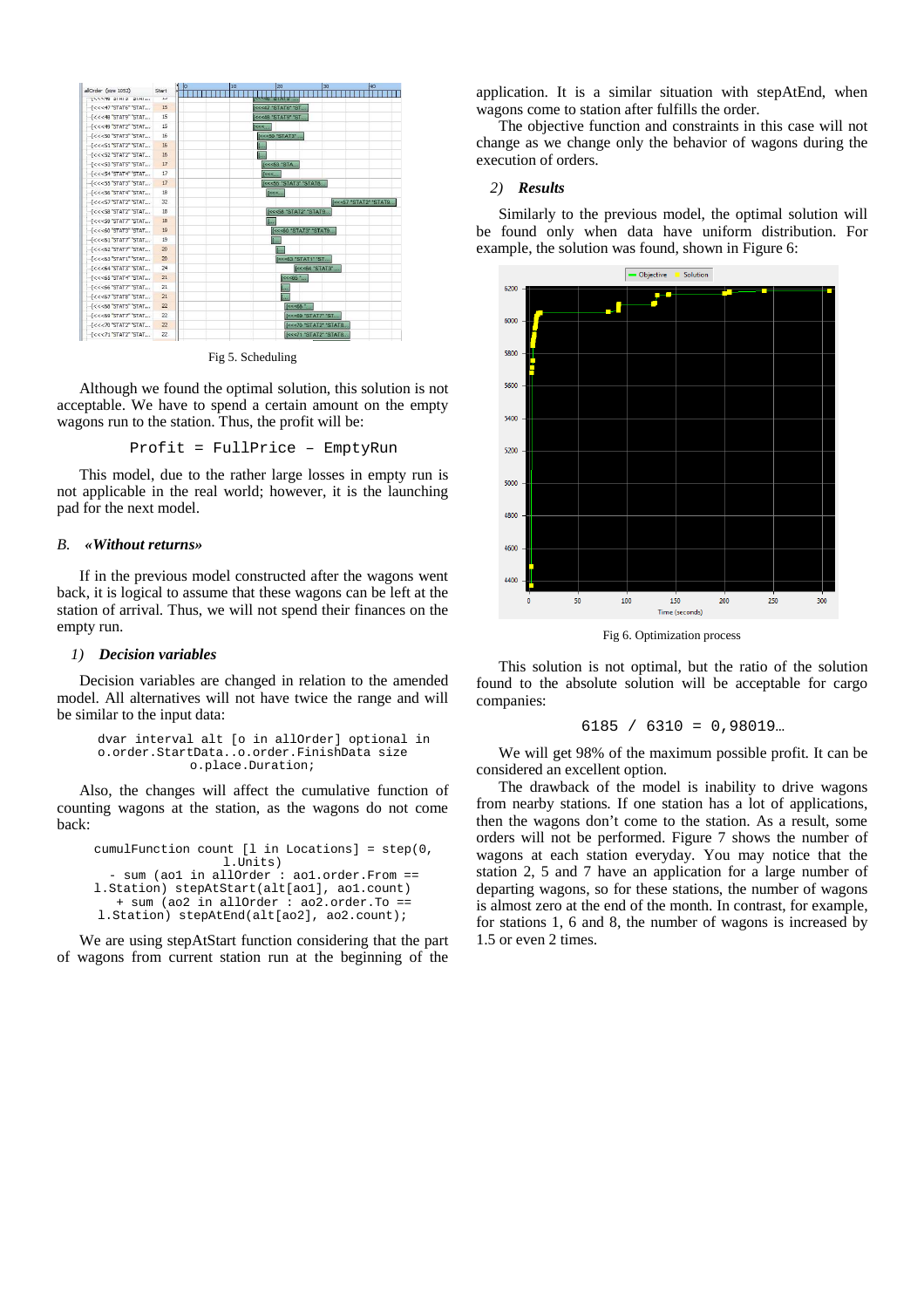

# *C. «Additional empty run»*

If some station doesn't have enough wagons for the application, it is reasonable to drive the number of missing wagons from nearby stations. Maybe this will help even increase the objective function.

#### *1) Decision variables*

In this case, decision variables augmented with one more variable interval. It has the following type:

 ${EmptyRun}$  emptyRun =  ${ < do, s, i> | do in}$ detailOrder, s in Places, i in 0..do.order.Max : s.To  $=$  do.order. From && s. Time  $\leq$  days};

Variables simulate all possible combinations of sending empty wagons from the neighboring stations. So we put the restriction that wagons can be sent from the stations, in which the stage is not greater than a special parameter.

```
dvar interval emptyRuns [o in emptyRun] optional 
in (o.order.StartDate - o.place.Duration >= 0 ? 
 o.order.StartData - o.place.Duration : 0).. 
 (o.order.FinishDate - o.place.Duration) size 
               o.place.Duration;
```
# Cumulative function is changed to:

```
cumulFunction count [l in Locations] = step(0, 
                     l.Units) 
      - sum (ao1 in allOrder : ao1.order.From ==
   l.Station) stepAtStart(alt[ao1], ao1.count) 
        + sum (ao2 in allOrder : ao2.order.To == 
    l.Station) stepAtEnd(alt[ao2], ao2.count) 
       sum (er1 in emptyRun : er1.place.From ==
l.Station) stepAtStart(emptyRuns[er1], er1.count) 
        + sum (er2 in emptyRun : er2.place.To == 
l.Station) stepAtEnd(emptyRuns[er2], er2.count);
```
We add a similar sum to account for incoming and outgoing wagons on the empty runs.

#### *2) Objective function*

All empty runs company pays for itself, so the empty run is subtracted from the profit:

```
maximize sum (ao in allOrder) presenceOf(alt[ao]) 
  * ao.count * ao.place.Duration * FullPrice 
                    - sum (er in emptyRun) 
   presenceOf(emptyRuns[er]) * er.count
       er.place.Duration * EmptyPrice;
```
Add the following parameters: price for transportation cargo and price for empty run. Thus the objective function is an order of magnitude higher than the result of the previous examples.

#### *3) Constraints*

There are reserve wagons at the station, we make a new restriction. We establish that the number of cars can be in the range [20; 160] at the station at any time:

forall (l in Locations) { alwaysIn(count[l], 0, 60, 20, 160); }

#### *4) Results*

This solution is closer to the optimal value, even with restrictions on the number of wagons:

$$
311380 / 315500 = 0,98694...
$$

This model does not depend on the location of wagons and we can just say that all orders will be fulfilled. It is as close to real use.